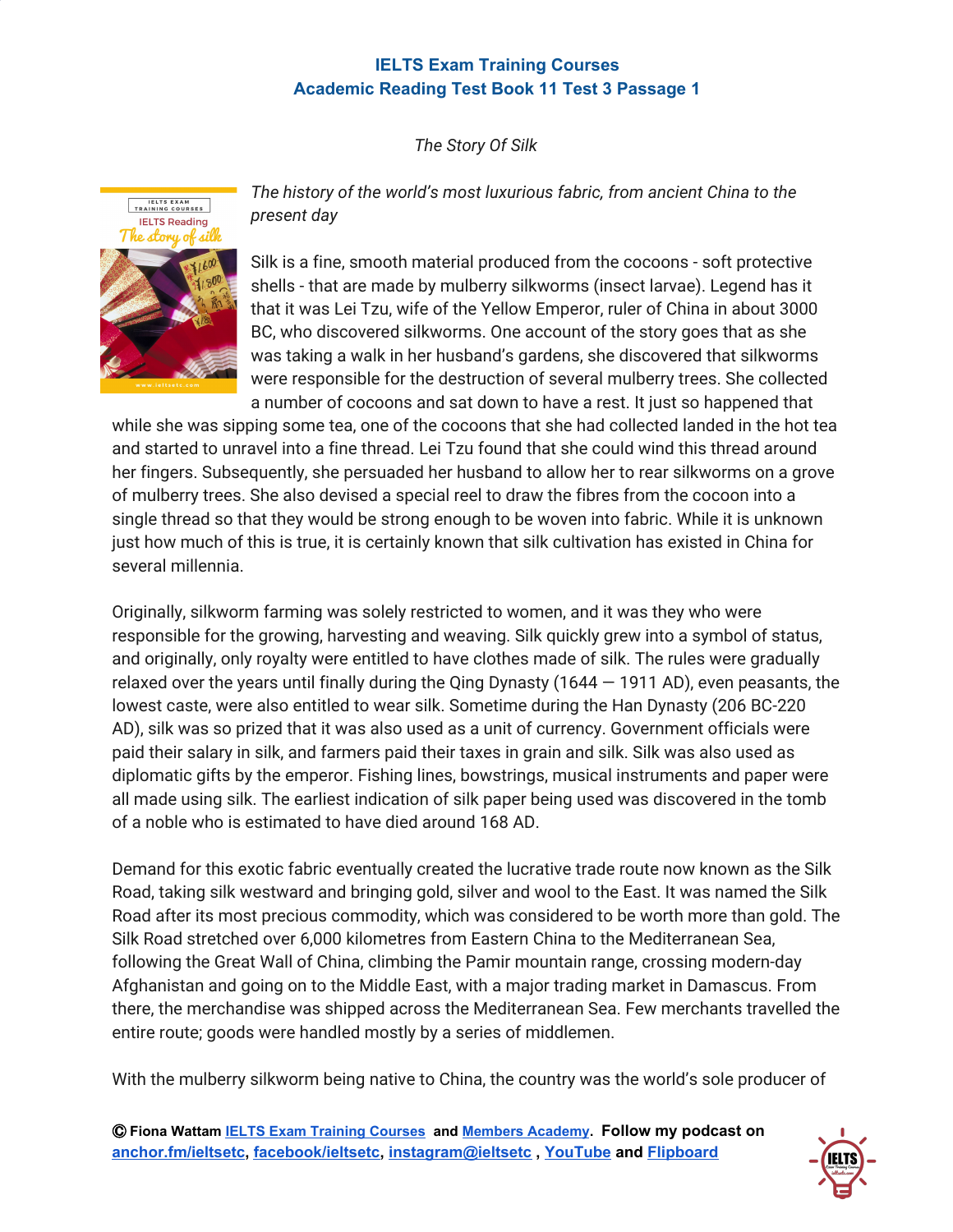silk for many hundreds of years. The secret of silk-making eventually reached the rest of the world via the Byzantine Empire, which ruled over the Mediterranean region of southern Europe, North Africa and the Middle East during the period 330 — 1453 AD. According to another legend, monks working for the Byzantine emperor Justinian smuggle silkworm eggs to Constantinople (Istanbul in modern-day Turkey) in 550 AD, concealed inside hollow bamboo walking canes. The Byzantines were as secretive as the Chinese, however, and for many centuries the weaving and trading of silk fabric was a strict imperial monopoly. Then in the seventh century, the Arabs conquered Persia, capturing their magnificent silks in the process. Silk production thus spread through Africa, Sicily and Spain as the Arabs swept, through these lands. Andalusia in southern Spain was Europe's main silk-producing centre in the tenth century. By the thirteenth century, however, Italy had become Europe's leader in silk production and export.Venetian merchants traded extensively in silk and encouraged silk growers to settle in Italy. Even now, silk processed in the province of Como in northern Italy enjoys an esteemed reputation.

The nineteenth century and industrialisation saw the downfall of the European silk industry.Cheaper Japanese silk, trade in which was greatly facilitated by the opening of the Suez Canal, was one of the many factors driving the trend.Then in the twentieth century, new manmade fibres, such as nylon, started to be used in what had traditionally been silk products, such as stockings and parachutes.The two world wars, which interrupted the supply of raw material from Japan, also stifled the European silk industry.After the Second World War, Japan's silk production was restored, with improved production and quality of raw silk.Japan was to remain the world's biggest producer of raw silk, and practically the only major exporter of raw silk, until the 1970s. However, in more recent decades, China has gradually recaptured its position as the world's biggest producer and exporter of raw silk and silk yarn. Today, around 125,000 metric tons of silk are produced in the world, and almost two thirds of that production takes place in China.

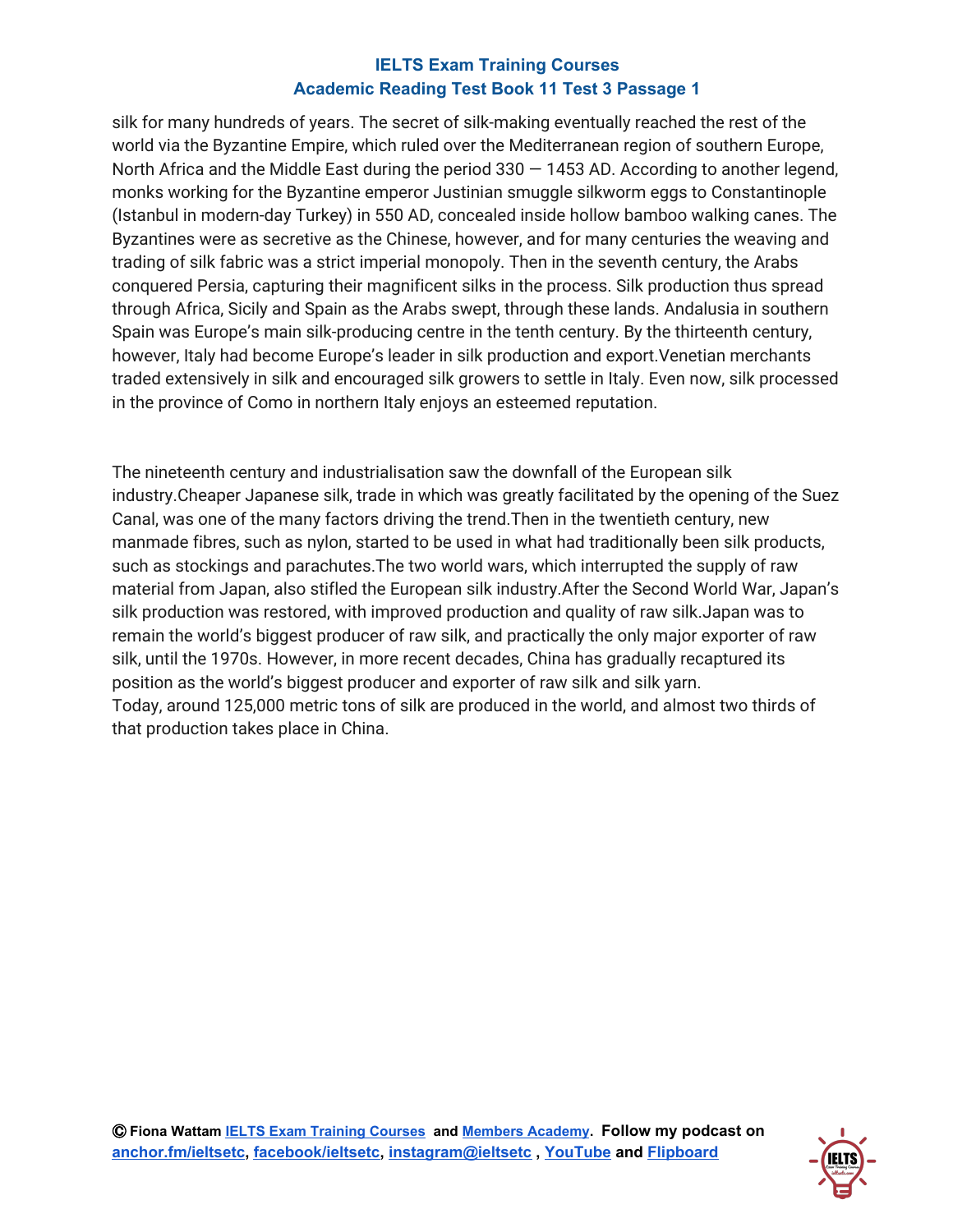### **Questions 1-9**

Complete the notes below.

Choose **ONE WORD ONLY** from the passage for each answer.

### **Early silk production in China**

• Around 3000 BC, according to legend:

- silkworm cocoon fell into emperor's wife's **1 ....................**
- emperor's wife invented a 2 **....................** to pull out silk fibres
- Only 3 **....................** were allowed to produce silk
- Only 4 **....................** were allowed to wear silk
- Silk used as a form of 5 **....................**

- e.g. farmers' taxes consisted partly of silk

• Silk used for many purposes

- e.g. evidence found of 6 **....................** made from silk around 168 AD

### **Silk reaches rest of world**

• Merchants use Silk Road to take silk westward and bring back 7 **....................** and precious metals

- 550 AD: 8 **....................** hide silkworm eggs in canes and take them to Constantinople
- Silk production spreads across Middle East and Europe
- 20th century: 9 **....................** and other manmade fibres cause decline in silk

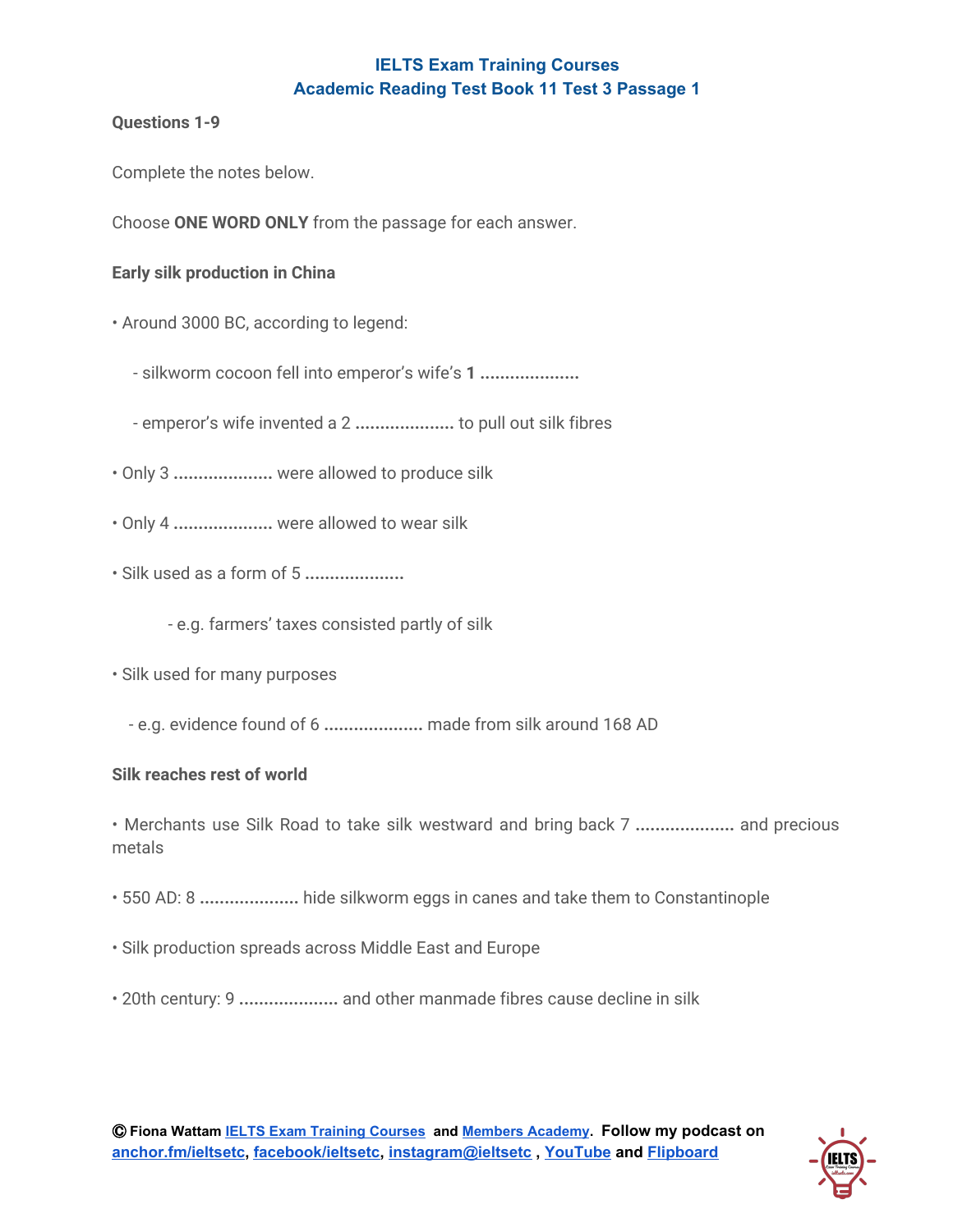#### **Questions 10-13**

Do the following statements agree with the information in Reading Passage 194? In boxes 10-13 on your answer sheet, write

- **TRUE** if the statement agrees with the information
- **FALSE** if the statement contradicts the information
- **NOT GIVEN** if there is no information on this
- **10.** Gold was the most valuable material transported along the Silk Road.
- **11.** Most tradesmen only went along certain sections of the Silk Road.
- **12.**. The Byzantines spread the practice of silk production across the West.
- **13.** Silk yarn makes up the majority of silk currently exported from China.

#### **Answers:**

- 1. tea
- 2. reel
- 3. women
- 4. royalty
- 5. currency
- 6. paper
- 7. wool
- 8. monks
- 9. nylon
- 10. FALSE
- 11. TRUE
- 12. FALSE
- 13. NOT GIVEN

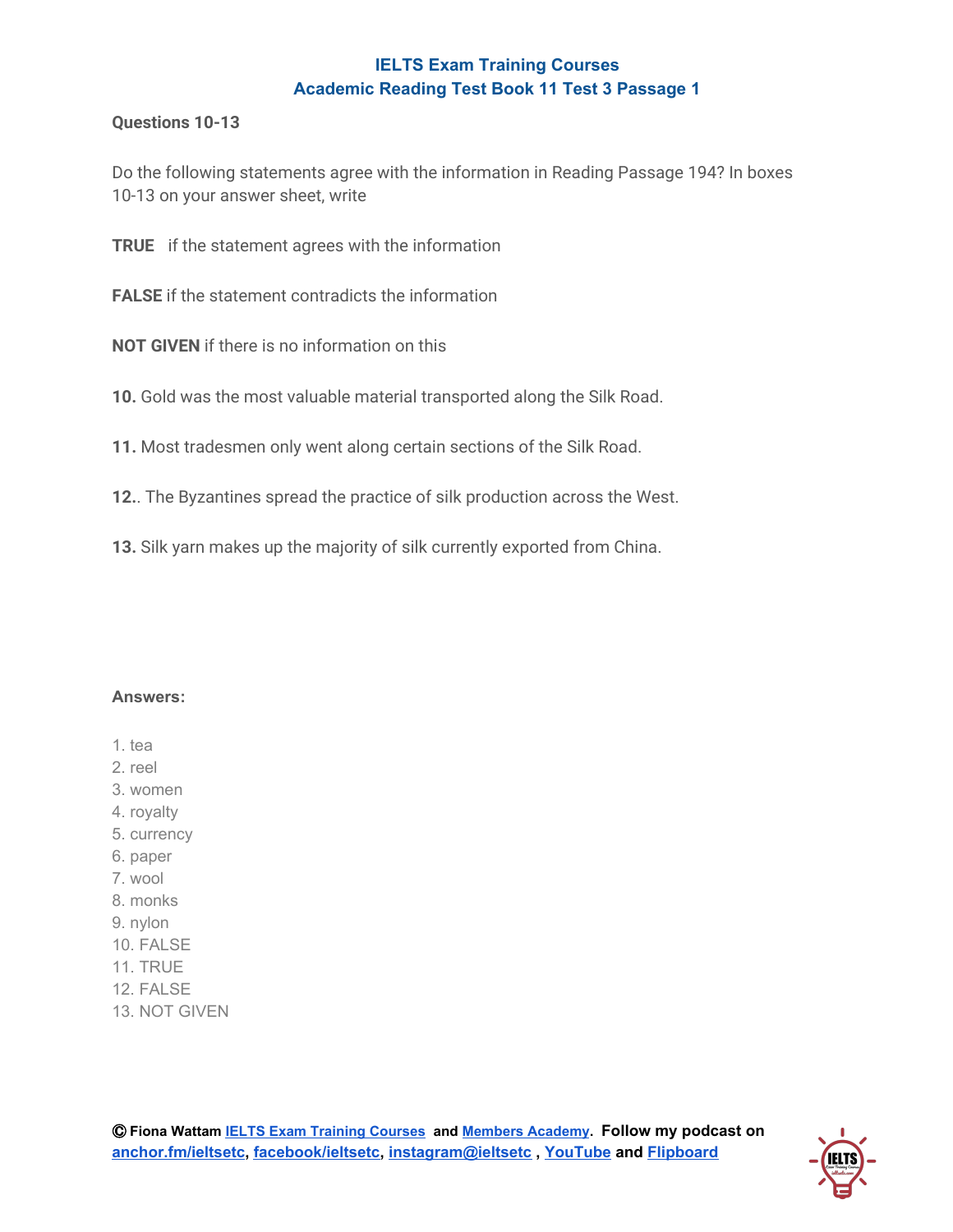**Questions 1-9**

Complete the notes below.

Choose **ONE WORD ONLY** from the passage for each answer.

**Early silk production in China**

• Around 3000 BC, according to legend:

- silkworm cocoon fell into emperor's wife's **1 tea**

It just so happened that while she was sipping some **tea**, one of the cocoons that she had collected landed in the hot **tea** and started to unravel into a fine thread.

- emperor's wife invented a **2 reel** to pull out silk fibres

She also devised a special **reel** to draw the fibres from the cocoon into a single thread so that they would be strong enough to be woven into fabric.

• Only **3 women** were allowed to produce silk

Originally, silkworm farming was solely restricted to **women**, and it was they who were responsible for the growing, harvesting and weaving.

• Only **4 royalty** were allowed to wear silk

Silk quickly grew into a symbol of status, and originally, only **royalty** were entitled to have clothes made of silk.

• Silk used as a form of **5 currency**

Sometime during the Han Dynasty (206 BC-220 AD), silk was so prized that it was also used as a unit of **currency**.

- e.g. farmers' taxes consisted partly of silk

• Silk used for many purposes

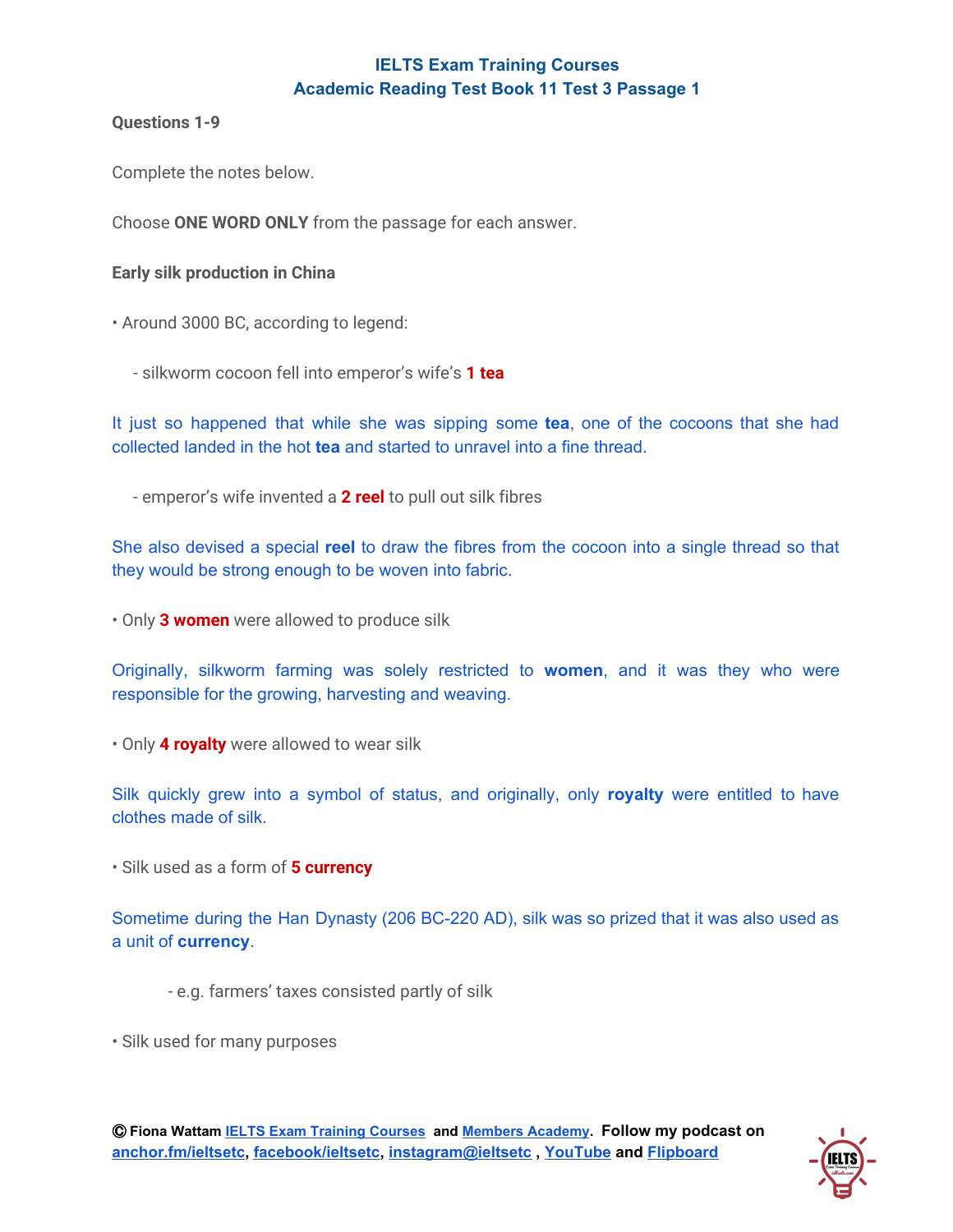- e.g. evidence found of **6 paper** made from silk around 168 AD

The earliest indication of silk **paper** being used was discovered in the tomb of a noble who is estimated to have died around 168 AD.

#### **Silk reaches rest of world**

• Merchants use Silk Road to take silk westward and bring back **7 wool** and precious metals

Demand for this exotic fabric eventually created the lucrative trade route now known as the Silk Road, taking silk westward and bringing gold, silver and **wool** to the East.

• 550 AD: **8 monks** hide silkworm eggs in canes and take them to Constantinople

According to another legend, **monks** working for the Byzantine emperor Justinian smuggle silkworm eggs to Constantinople (Istanbul in modern-day Turkey) in 550 AD, concealed inside hollow bamboo walking canes.

• Silk production spreads across Middle East and Europe

• 20th century: **9 nylon** and other manmade fibres cause decline in silk

Then in the twentieth century, new manmade fibres, such as **nylon**, started to be used in what had traditionally been silk products, such as stockings and parachutes.

### **Questions 10-13**

**10.** Gold was the most valuable material transported along the Silk Road. **FALSE**

**Para 3:** It was named the Silk Road after its most precious commodity, which was considered to be **worth more than gold**.

**11.** Most tradesmen only went along certain sections of the Silk Road. **TRUE**

**Para 2: Few** merchants travelled the **entire route**; goods were handled mostly by a series of middlemen.